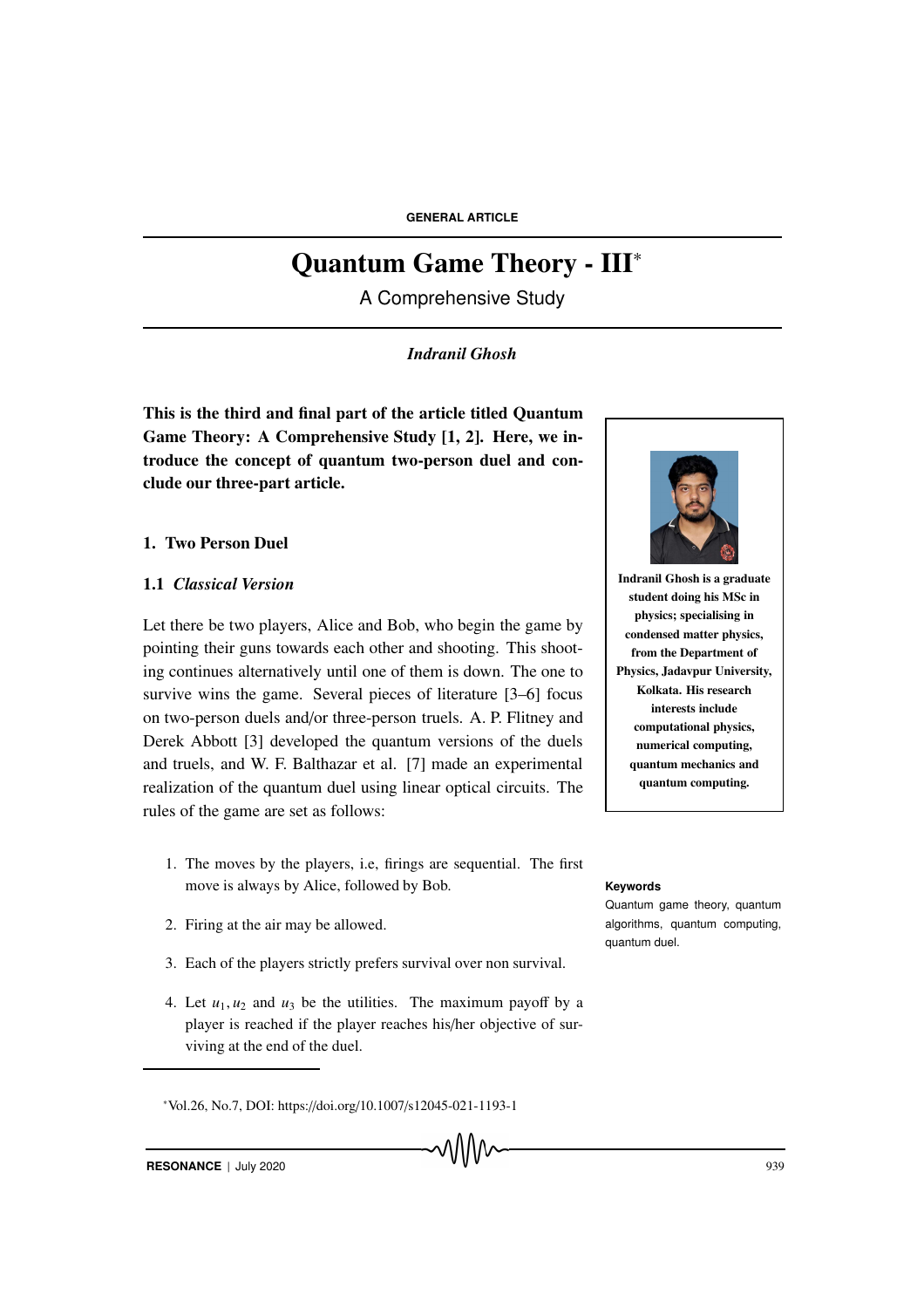- If the player eliminates the opponent and he/she survives, then the utility is  $u_1 = 1$ .
- If the player misses but he/she is survived, then the utility is  $u_2$ .
- If the player dies, then the utility is  $u_3 = 0$ .

The utilities follow the chain of inequalities:

$$
u_1 \ge u_2 \ge u_3. \tag{1}
$$

5. The probability of Alice missing is *p<sup>a</sup>* and the probability of Bob missing is  $p_b$ . So, Alice shoots down Bob with probability  $1-p_a$ and Bob shoots down Alice with probability  $1 - p_b$ . Here,

$$
0 < p_a, p_b < 1. \tag{2}
$$

- 6. The maximum number of rounds prescribed to each player is *n*.
- 7. None of the players has got any information about the strategies of the other player except the information about who survives and who does not.

The game tree is represented by:



vWW

In the game tree, right-hand branches are misses, and the lefthand branches are hits. If both Alice and Bob survive, there are further rounds left, and the tree gets repeated in the downward

In the game tree, right-hand branches are misses, and the left-hand branches are hits. If both Alice and Bob survive, there are further rounds left, and the tree gets repeated in the downward direction.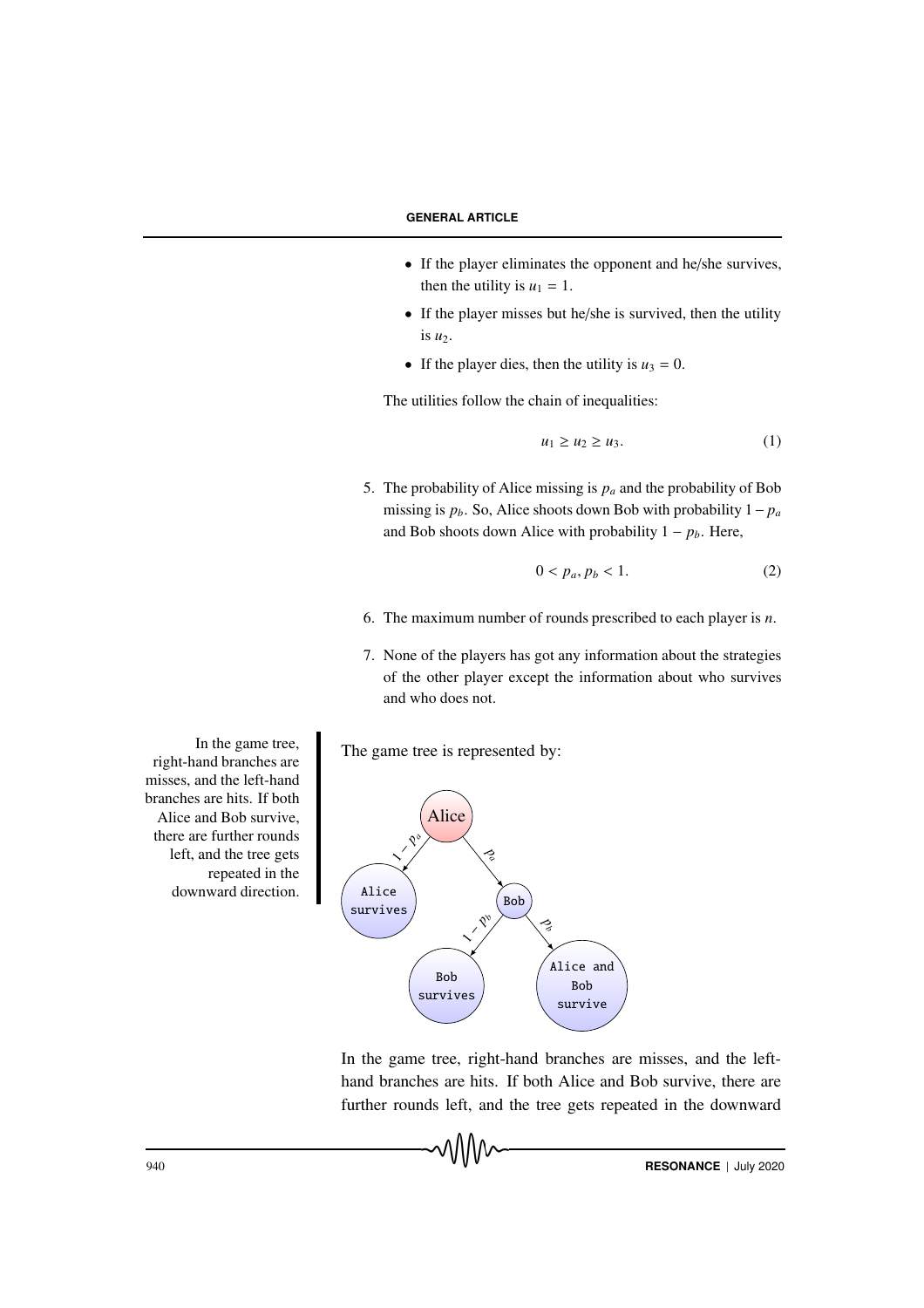direction. With both Alice and Bob having access to *n* rounds of shots, the expectation value of Alice's payoff is:

$$
[\overline{\pi_{Alice}}]_n = 1 - p_a + (p_a)(p_b)[\overline{\pi_{Alice}}]_{n-1}.
$$
 (3)

Now, if  $n \to \infty$ ,  $[\overline{\pi_{Alice}}]_n = [\overline{\pi_{Alice}}]_{n-1}$ . So, we have the expectation value of Alice as,

$$
[\overline{\pi_{Alice}}]_{\infty} = \frac{1 - p_a}{1 - (p_a)(p_b)}.
$$
 (4)

And, the expectation value of Bob is,  $[\overline{\pi_{Bob}}]_{\infty} = 1 - [\overline{\pi_{Alice}}]_{\infty}$ . Now, we discuss the quantum version of this game.

# 1.2 *Quantum Version*

For the quantum duel, each player has access to a qubit  $\in \{ |0\rangle, |1\rangle\}$ . For the quantum duel, The player, if alive, is represented by  $|1\rangle$  and if dead, is represented by  $|0\rangle$ . The quantum state of the game is represented by:

$$
|\psi\rangle = |Alice\rangle \otimes |Bob\rangle. \tag{5}
$$

In the classical version, all the players were played separately, but in the quantum version, the qubits representing the 'dead' or 'alive' states are combined together by tensor products, so that the local unitary operations are applied to the combined state. The initial state of the game is represented as:

$$
G_Q^0 = |\psi_0\rangle = |11\rangle. \tag{6}
$$

ุ∧∆∧∧

because, both the players are alive and is equivalent to  $|\psi_0\rangle$  =  $|1\rangle \otimes |1\rangle$ . Each player is allowed to operate only on their opponent's qubit. If the opposite is allowed, it is called a *quantum Russian roulette* [8, 9]. The action of firing at an opponent is equivalent to flipping the opponent's qubit state from  $|1\rangle$  to  $|0\rangle$ using a local unitary operator. The operator of *S U*(2) group that denotes Alice 'firing' at Bob, with probability of success equal to  $1 - a = \sin^2(\frac{\theta_1}{2})$  $\frac{\pi}{2}$ ), is:

each player has access to a qubit  $\in \{ |0\rangle, |1\rangle \}.$  The player, if alive, is represented by  $|1\rangle$  and if dead, is represented by  $|0\rangle$ .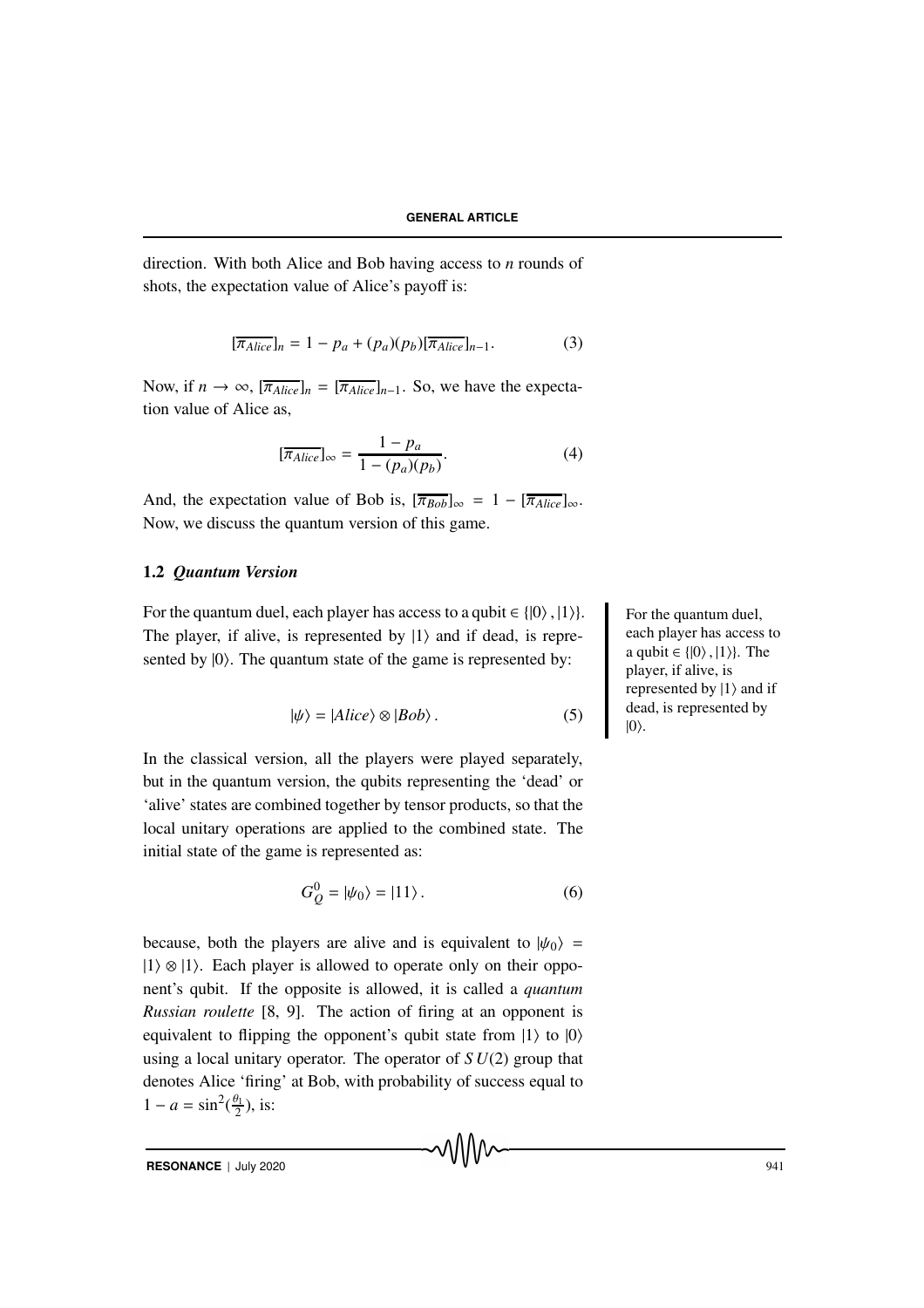$$
[A\hat{lice}]_{Bob}(\theta_1, \alpha_1, \beta_1) = [e^{i\alpha_1} \cos(\frac{\theta_1}{2}) | 11 \rangle + ie^{i\beta_1} \sin(\frac{\theta_1}{2}) | 10 \rangle ] \langle 11| + [e^{-i\alpha_1} \cos(\frac{\theta_1}{2}) | 10 \rangle
$$
 (7)  
+ ie^{-i\beta\_1} \sin(\frac{\theta\_1}{2}) | 11 \rangle ] \langle 10|   
+ |00 \rangle \langle 00| + |01 \rangle \langle 01|.

The operator of  $SU(2)$  group that denotes Bob 'firing' at Alice, with probability of success equal to  $1 - b = \sin^2(\frac{\theta_2}{2})$ , is :

$$
[\hat{Bob}]_{Alice}(\theta_2, \alpha_2, \beta_2) = [e^{i\alpha_2} \cos(\frac{\theta_2}{2}) | 11 \rangle + ie^{i\beta_2} \sin(\frac{\theta_2}{2}) | 01 \rangle ] \langle 11| + [e^{-i\alpha_2} \cos(\frac{\theta_2}{2}) | 01 \rangle
$$
 (8)  
+ ie^{-i\beta\_2} \sin(\frac{\theta\_2}{2}) | 11 \rangle ] \langle 01|   
+ |00 \rangle \langle 00| + |10 \rangle \langle 10|.

In the above equations  $\theta_1, \theta_2 \in [0, \pi]$  is fixed and is related to the shooting skill of both the players and the parameters,  $\alpha_1, \alpha_2, \beta_1, \beta_2 \in$  $[-\pi, \pi]$  are arbitrary phase factors which controls the outcome of a poorly performing player. In equation (48), the last two terms imply that Alice can do nothing if her qubit is in the 'dead' state. The same happens for equation (49), where the last two terms imply that Bob can do nothing if his qubit is in the 'dead' state. Also, it can be noticed that in equation (48), there is a term  $|11\rangle \langle 10|$  that revives Bob, and in equation (49), there is a term  $|11\rangle\langle01|$  that revives Alice.

The game is carried on for a maximum of *n* rounds for each of the player. After the final state is generated, the payoff function to each of them is calculated. The player with the higher payoff wins. The game state after *n* rounds is given by:

$$
G_Q^n = |\psi_n\rangle = ([B\hat{o}b]_{Alice}[A\hat{lice}]_{Bob})^n |\psi_0\rangle.
$$
 (9)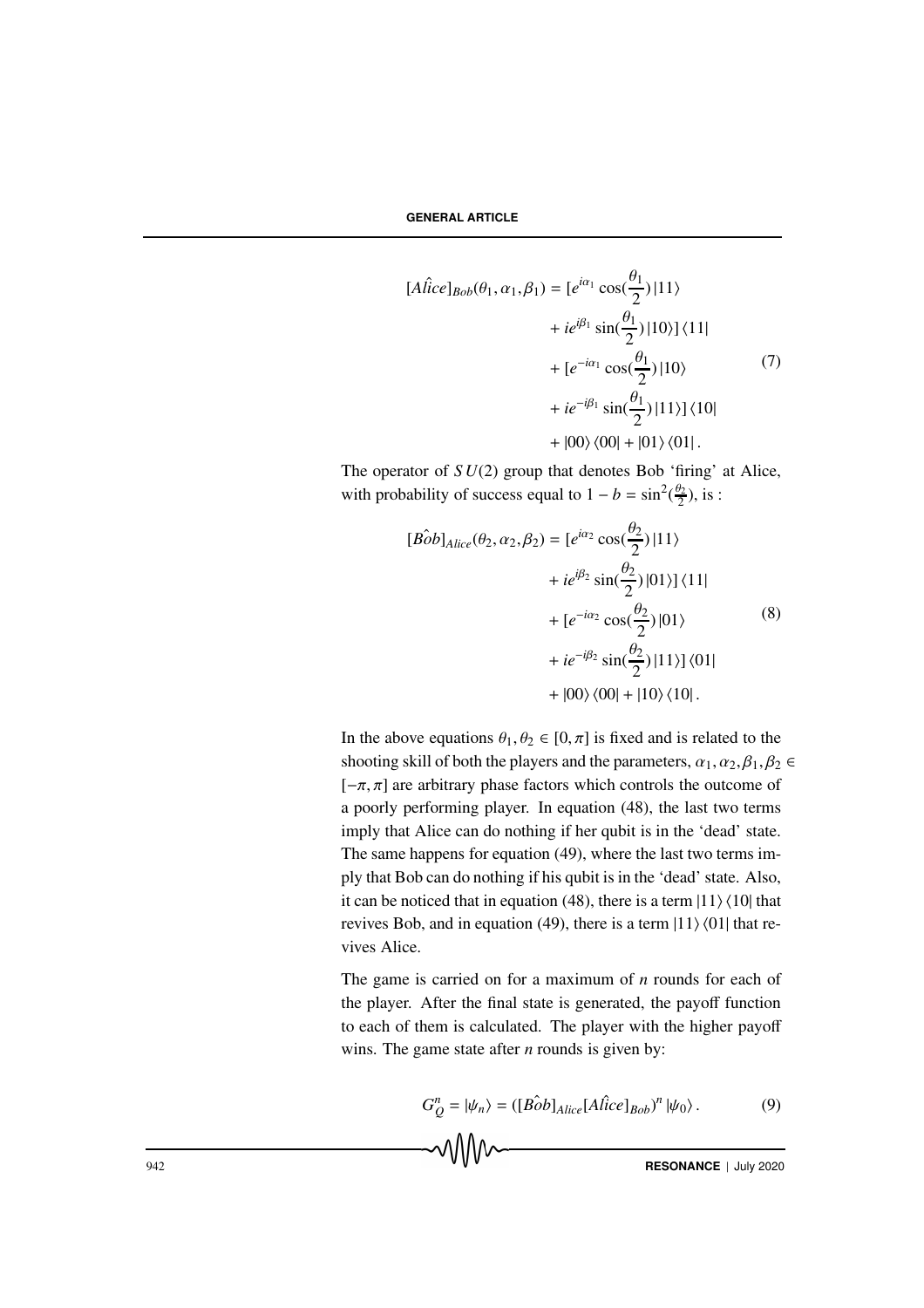Where  $G_Q^0 = |\psi_0\rangle$  is the initial game state. The most natural initial game state is where both Alice and Bob are alive, given by equation (47). There can be other unnatural initial game states where a player can be dead to start with or in a superposition of dead and alive [10]. Now, keeping in mind the chain of inequalities concerning the utilities, given by equation (42), the expected payoff function to Alice is:

$$
\overline{\pi_{Alice}} = u_1 |\langle 10|\psi_n \rangle|^2 + u_2 |\langle 11|\psi_n \rangle|^2 + u_3 |\langle 01|\psi_n \rangle|^2. \tag{10}
$$

Considering  $u_2 = 0.5$ , the equation becomes,

$$
\overline{\pi_{Alice}} = |\langle 10|\psi_n\rangle|^2 + 0.5|\langle 11|\psi_n\rangle|^2. \tag{11}
$$

the expected payoff function to Bob is:

$$
\overline{\pi_{Bob}} = 1 - \overline{\pi_{Alice}} = |\langle 01 | \psi_n \rangle|^2 + 0.5 |\langle 11 | \psi_n \rangle|^2. \tag{12}
$$

Considering  $G_Q^0 = |\psi_0\rangle = |11\rangle$ , after application of  $[A \hat{l} \hat{l} \hat{c} e]_{Bob}$  on  $G_Q^0$ , we get

$$
[A\hat{lice}]_{Bob} |11\rangle = e^{i\alpha_1} \cos(\frac{\theta_1}{2}) |11\rangle + i e^{i\beta_1} \sin(\frac{\theta_1}{2}) |10\rangle. \tag{13}
$$

Next, applying  $[\hat{Bob}]_{Alice}$ , we get the game state after one round, i.e,

$$
G_Q^1 = [B\hat{o}b]_{Alice}[A\hat{lice}]_{Bob} |11\rangle
$$
  
\n
$$
= |\psi_1\rangle
$$
  
\n
$$
= e^{i(\alpha_1 + \alpha_2)} \cos(\frac{\theta_1}{2}) \cos(\frac{\theta_2}{2}) |11\rangle
$$
  
\n
$$
+ e^{i(\alpha_1 + \beta_2)} \cos(\frac{\theta_1}{2}) \sin(\frac{\theta_2}{2}) |01\rangle
$$
  
\n
$$
+ ie^{i\beta_1} \sin(\frac{\theta_1}{2}) |10\rangle.
$$
 (14)

If the probability amplitudes are calculated for each player, after the first round, it will give similar results as that of a classical duel, i.e,

$$
|\langle 11|\psi_1\rangle|^2 = \cos^2(\frac{\theta_1}{2})\cos^2(\frac{\theta_2}{2}).\tag{15}
$$

**RESONANCE** | July 2020 943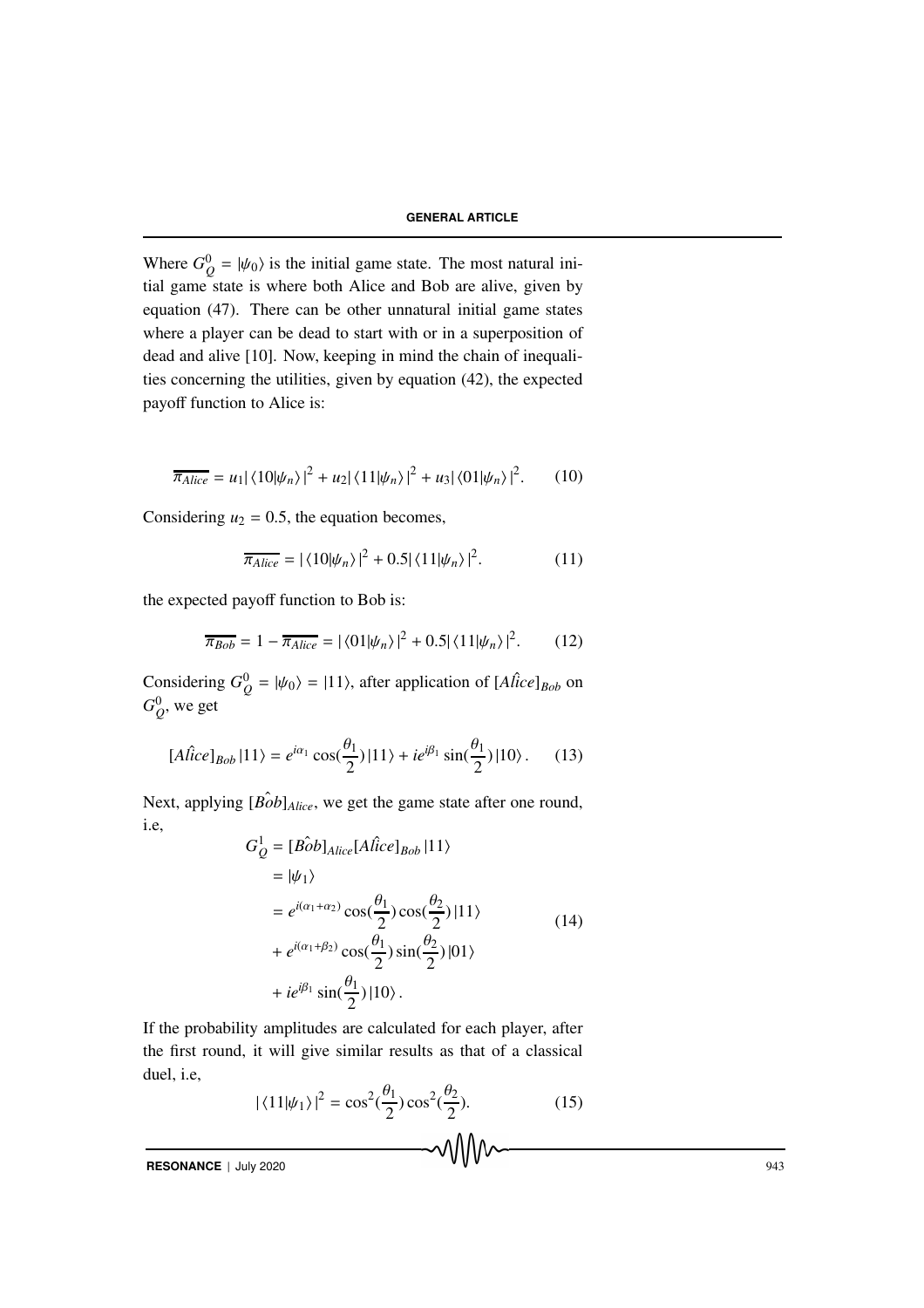$$
|\langle 01|\psi_1\rangle|^2 = \cos^2(\frac{\theta_1}{2})\sin^2(\frac{\theta_2}{2}).\tag{16}
$$

and,

$$
|\langle 10|\psi_1\rangle|^2 = \sin^2(\frac{\theta_1}{2}).\tag{17}
$$

So the expected payoffs,

$$
\overline{\pi_{Alice}} = \sin^2(\frac{\theta_1}{2}) + 0.5\cos^2(\frac{\theta_1}{2})\cos^2(\frac{\theta_2}{2}).
$$
 (18)

and

$$
\overline{\pi_{Bob}} = \cos^2(\frac{\theta_1}{2})\sin^2(\frac{\theta_2}{2}) + 0.5\cos^2(\frac{\theta_1}{2})\cos^2(\frac{\theta_2}{2}).
$$
 (19)

If the game is proceeded in the next round, the state of the game after the second round is:

$$
G_Q^2 = (\lfloor \hat{Bob} \rfloor_{Alice} [A \hat{l}ice \rfloor_{Bob})^2 |11\rangle
$$
  
\n
$$
= [\hat{Bob} \rfloor_{Alice} [A \hat{l}ice \rfloor_{Bob} | \psi_1 \rangle
$$
  
\n
$$
= |\psi_2 \rangle
$$
  
\n
$$
= [e^{2i(\alpha_1 + \alpha_2)} \cos^2(\frac{\theta_1}{2}) \cos^2(\frac{\theta_2}{2})
$$
  
\n
$$
- e^{i\alpha_1} \cos(\frac{\theta_1}{2}) \sin^2(\frac{\theta_2}{2})
$$
  
\n
$$
- e^{i\alpha_2} \sin(\frac{\theta_1}{2}) \cos(\frac{\theta_2}{2}) |11\rangle
$$
  
\n
$$
+ i[e^{i(2\alpha_1 + \alpha_2 + \beta_2)} \cos^2(\frac{\theta_1}{2}) \cos(\frac{\theta_2}{2}) \sin(\frac{\theta_2}{2})
$$
  
\n
$$
+ e^{i(\alpha_1 + \beta_2 - \alpha_2)} \cos(\frac{\theta_1}{2}) \sin(\frac{\theta_2}{2}) \cos(\frac{\theta_2}{2})
$$
  
\n
$$
- e^{i\beta_2} \sin(\frac{\theta_1}{2}) \sin(\frac{\theta_2}{2}) |01\rangle
$$
  
\n
$$
+ i[e^{i(\alpha_1 + \alpha_2 + \beta_1)} \cos(\frac{\theta_1}{2}) \cos(\frac{\theta_2}{2}) \sin(\frac{\theta_1}{2})
$$
  
\n
$$
+ e^{i(\beta_1 - \alpha_1)} \sin(\frac{\theta_1}{2}) \cos(\frac{\theta_1}{2}) |10\rangle.
$$

Now, after calculating the probability amplitudes, the expected payoff to Alice turns out to be,

$$
\overline{\pi_{Alice}} = 0.5(1 + |\langle 10|\psi_2 \rangle|^2 - |\langle 01|\psi_2 \rangle|^2). \tag{21}
$$

and the expected payoff to Bob,

$$
\overline{\pi_{Bob}} = 1 - \overline{\pi_{Alice}}.
$$
  
= 0.5 - |\langle 10 | \psi\_2 \rangle|^2 + |\langle 01 | \psi\_2 \rangle|^2. (22)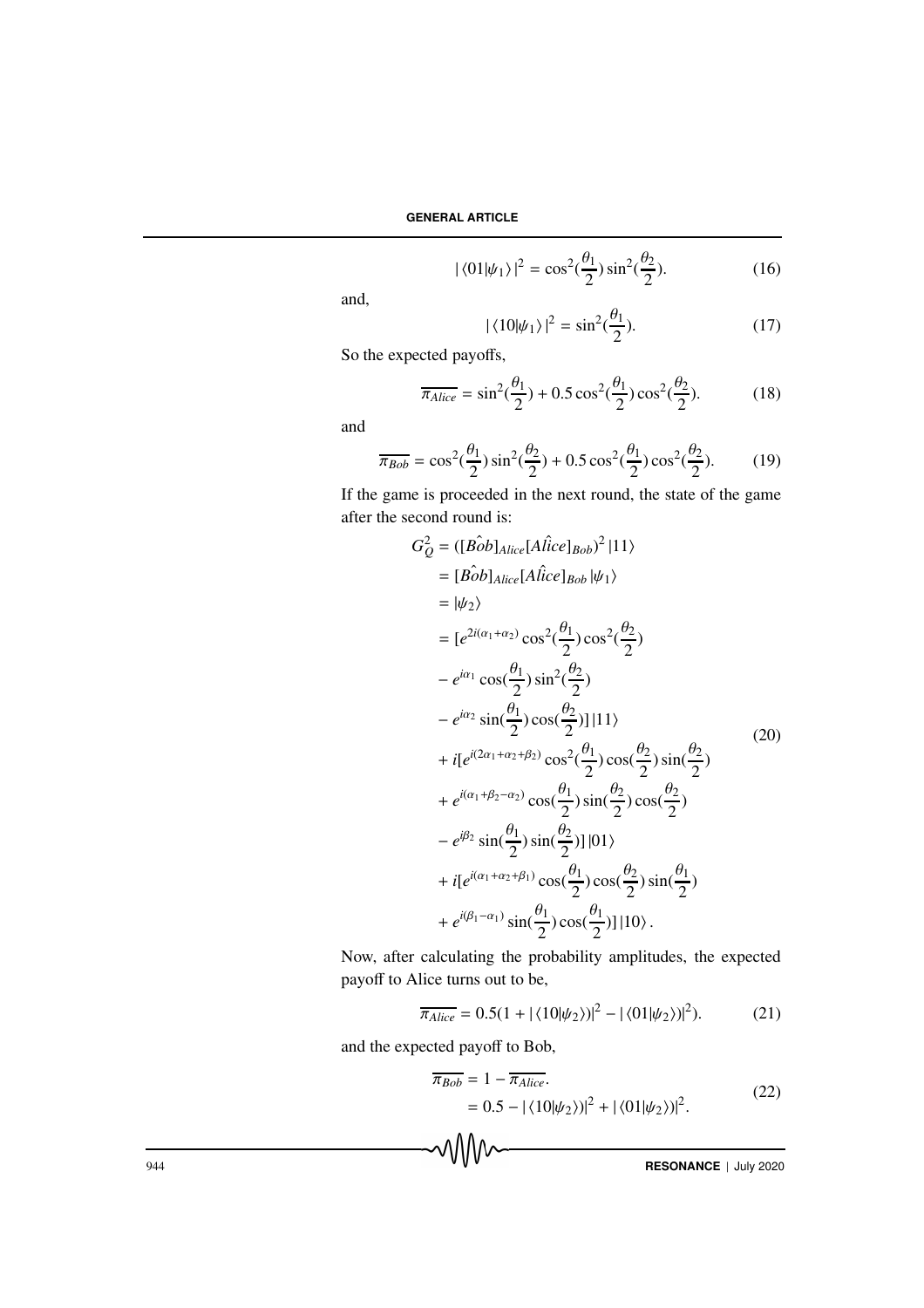

<span id="page-6-0"></span>Figure 1. A window for clicking on two-person duel.

Here, some quantum effects of interference are evident. The values of  $\theta_1$ ,  $\theta_2$  decide which cosine terms Alice/Bob plans to maximize. Next, we will consider a case, where, after the first round is played, Alice shoots at the air instead of shooting at Bob, i.e, in the second round  $[A \hat{lice}]_{Bob} = I$ . So, equation (61) becomes,

$$
G_Q^2 = [B\hat{o}b]_{Alice} [B\hat{o}b]_{Alice} [A\hat{lice}]_{Bob} |\psi_1\rangle
$$
  
\n
$$
= [e^{i(\alpha_1 + 2\alpha_2)} \cos(\frac{\theta_1}{2}) \cos^2(\frac{\theta_2}{2})
$$
  
\n
$$
+ ie^{i\alpha_1} \cos(\frac{\theta_2}{2}) \sin^2(\frac{\theta_2}{2})] |11\rangle
$$
  
\n
$$
+ [ie^{i(\alpha_1 + \alpha_2 + \beta_2)} \cos(\frac{\theta_1}{2}) \cos(\frac{\theta_2}{2}) \sin(\frac{\theta_2}{2})
$$
  
\n
$$
+ e^{i(\alpha_1 - \alpha_2 + \beta_2)} \cos(\frac{\theta_1}{2}) \cos(\frac{\theta_2}{2}) \sin(\frac{\theta_2}{2})] |01\rangle
$$
  
\n
$$
+ ie^{i\beta_1} \sin(\frac{\theta_1}{2}) |10\rangle.
$$
 (23)

And the analyses proceeds further as the previous cases.

# 1.3 *Simulation Results*

A Python file named *QDuel.py* can be written that generates a graphical user interface (GUI) for handling different simulations concerning quantum duel. On running the software, a window appears. See *Figure* [1.](#page-6-0)

Clicking on the red button another window appears. See *Figure* [2.](#page-7-0)

This window consisting of the blue button asks the user to initialise the qubits. Clicking on this blue button provides the user with various initial quantum states to start with. See *Figure* [3.](#page-7-1)

**RESONANCE** | July 2020 945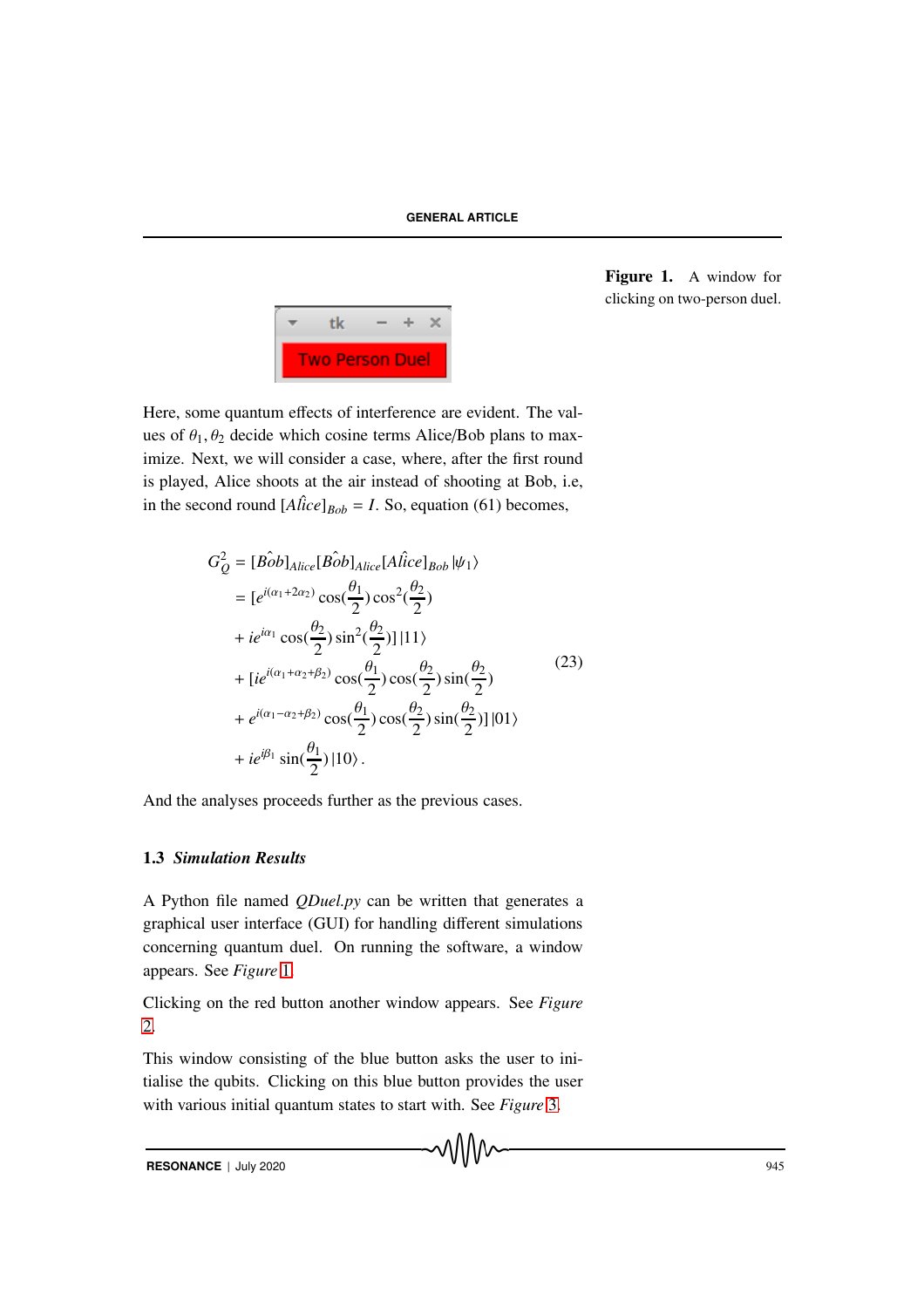<span id="page-7-0"></span>



<span id="page-7-1"></span>



<span id="page-7-2"></span>

|        | tk#2     |  |  |  |
|--------|----------|--|--|--|
| Plot I |          |  |  |  |
|        | Plot II  |  |  |  |
|        | Plot III |  |  |  |
|        | Plot IV  |  |  |  |

The superposed state of a player between 'alive' and 'dead' state is represented by,  $|q_s\rangle = \frac{|0\rangle + |1\rangle}{\sqrt{2}}$ . Selecting one of the six initial states as  $|\psi_0\rangle$ , a new window pops up, that lets us plot 4 types of graphs. See *Figure* [4.](#page-7-2)

1. Clicking on *Plot I*, a new window pops up. See *Figure* [5.](#page-8-0)

The 'PLOT' button allows us to plot Alice's and Bob's expected payoffs as functions of  $\alpha_1$  and  $\alpha_2$  in a two round duel, i.e,  $n = 2$ . See *Figure* [6.](#page-8-1) To simulate games where more rounds are played, *n* is increased accordingly.

In *Figure* [6,](#page-8-1) for  $|\psi_0\rangle = |11\rangle$  and for parameters  $a = \frac{2}{3}$ ,  $b = \frac{1}{2}$ ,  $\beta_1 =$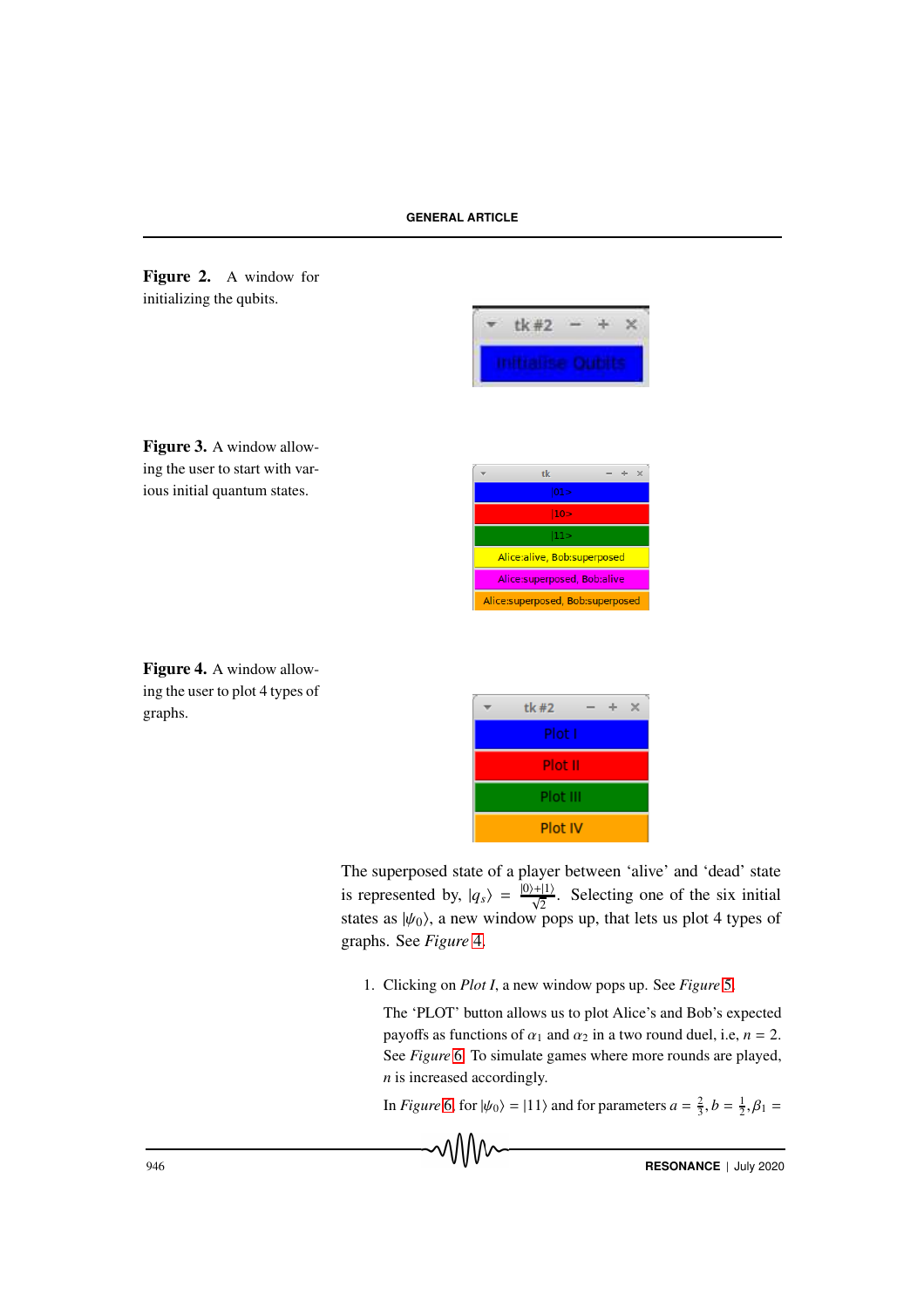|                     | tk               |  |  |  |
|---------------------|------------------|--|--|--|
| a:                  | 0.66666666666666 |  |  |  |
| b:                  | 0.5              |  |  |  |
| beta1:              | 0.0              |  |  |  |
| beta <sub>2</sub> : | 0.0              |  |  |  |
| n:                  | 2                |  |  |  |
| PLOT                |                  |  |  |  |

<span id="page-8-0"></span>Figure 5. A window that pops up after clicking on Plot I.



 $0, \beta_2 = 0$ , it can be noticed that, Alice's expected payoff is maximized for  $\{\alpha_1 = \pm \frac{\pi}{3}, \alpha_2 = \pm \frac{2\pi}{3}\}\$  or  $\{\alpha_1 = \pm \pi, \alpha_2 = 0\}$  and Bob's expected payoff is maximized for  $\{\alpha_1 = 0, \alpha_2 = \pm \pi\}$  or  $\{\alpha_1 = \pm \frac{2\pi}{3}, \alpha_2 = \mp \frac{\pi}{3}\}.$  Situations where more rounds are played are more complex.

- <span id="page-8-1"></span>Figure 6. The expected payoffs as functions of  $\alpha_1$ and  $\alpha_2$  in a two round duel.
- 2. Now on clicking on *Plot II* another window pops up. See *Figure* [7.](#page-9-0)

The "PLOT" button allows the user to plot Alice's and Bob's expected payoffs as functions of the number of rounds played in a repeated quantum duel. The parameters  $\alpha_1$  and  $\alpha_2$  affect the values but the parameters  $\beta_1$  and  $\beta_2$  do not. We set  $\alpha_1 = \alpha_2 =$  $\beta_1 = \beta_2 = 0$ . Also,  $a = \frac{2}{3}$  and  $b = \frac{1}{2}$ . The plots generated are given in *Figure* [8](#page-9-1)

3. Clicking on *Plot III*, a new window pops up. See *Figure* [9.](#page-9-2)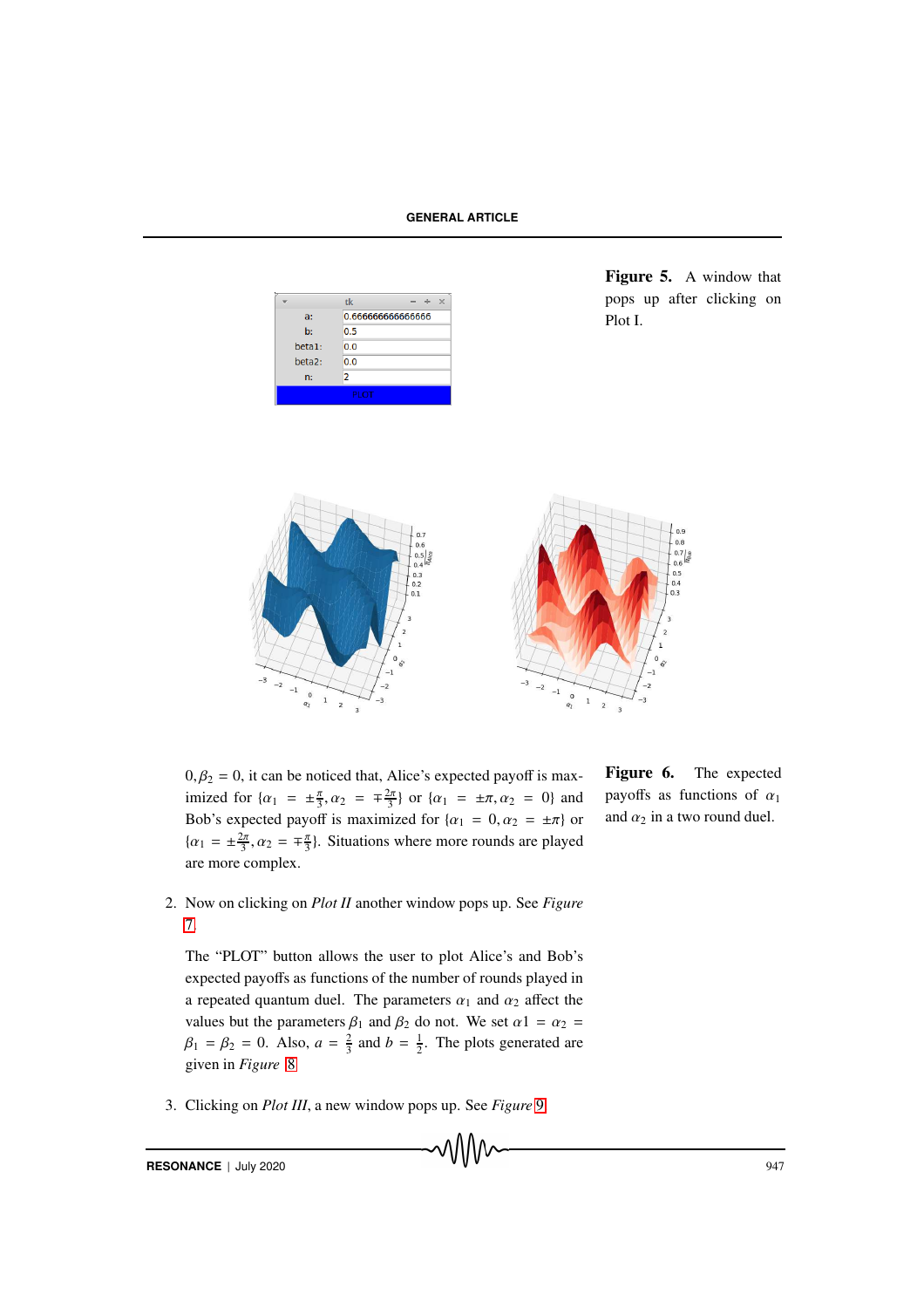<span id="page-9-0"></span>

|                     | tk#2<br>У           |  |  |  |
|---------------------|---------------------|--|--|--|
| (no. of rounds) 8   |                     |  |  |  |
| a:                  | 0.66666666666666666 |  |  |  |
| $\mathbf{b}$        | 0.5                 |  |  |  |
| alpha1:             | 0.0                 |  |  |  |
| alpha2:             | 0.0                 |  |  |  |
| beta1:              | 0.0                 |  |  |  |
| beta <sub>2</sub> : | 0.0                 |  |  |  |
| PLOT                |                     |  |  |  |

<span id="page-9-1"></span>



<span id="page-9-2"></span>Figure 9. A window for entering the parameter values  $\alpha_1$  and  $\alpha_2$ .



The 'PLOT' button allows the user to plot the improvement in Alice's expected payoff as a function of *a* and *b*, if Alice chooses to fire at the air in her second shot, in a two round game. The parameters set are,  $\alpha_1 = \alpha_2 = 0$ . The plot generated is given by *Figure* [10](#page-10-0)

A paradoxical result can be noticed. If Alice is a poor shot, i.e for  $a \ge \frac{4}{5}$  and Bob is an intermediate shot, i.e,  $b \equiv \frac{1}{2}$  then Alice has more chance of winning, if she shoots at the air during her second attempt.

4. Finally, clicking on *Plot IV*, we get the same window like that for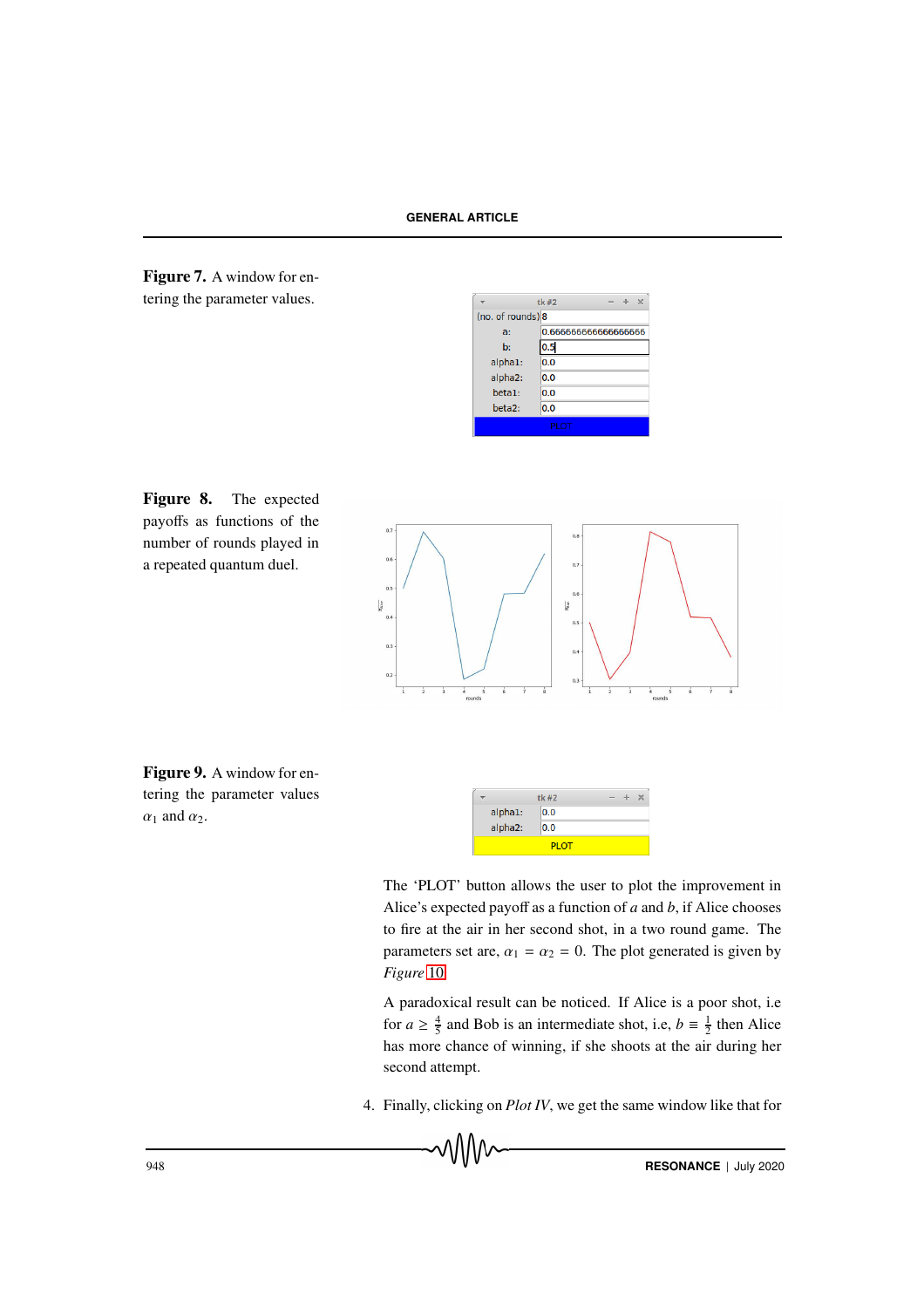

<span id="page-10-0"></span>Figure 10. The improvement in Alice's expected payoff as a function of *a* and *b*, if Alice chooses to fire at the air in her second shot.

*Plot III*. Further clicking on the 'PLOT' button allows the user to plot the improvement in Bob's expected payoff, when Bob shoots in the air during his second attempt.

An unexpected inference drawn from quantum duel is that an equilibrium can be reached by refraining from shooting down the opponent even if further rounds are available to be played. This is never the case in a classical duel.

# 2. Conclusion

Starting with elementary introductions to game theory and quantum computing, this three-part article works around implementing quantum operations as strategic moves in otherwise classical games. Quantum versions of three game-theoretic models have been dealt with, and software simulating the results have been written and open-sourced. The theoretical models and the computational frameworks will help the students to toy around with more complex scenarios in this topic and make further analyses. Other quantum game-theoretic models which can draw special interests for analysing are quantum battle of the sexes [11],

᠕᠕᠕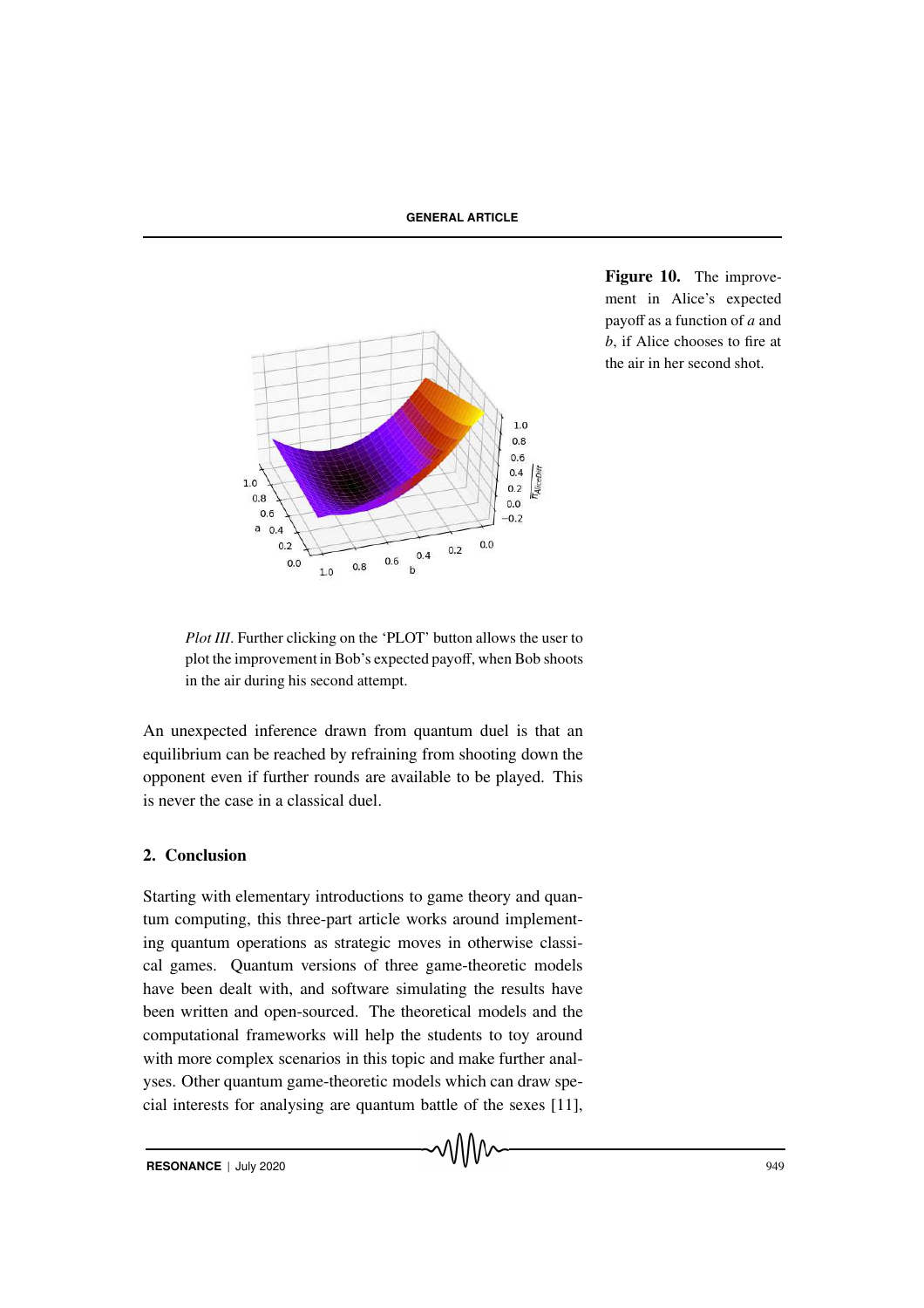quantum Monty Hall problem [12] and quantum Parrondo's game [13]. Students can also look into OGameTheory [14], an R package that has been developed to simulate several quantum game theory models, available at the CRAN repository.

# Acknowledgement

I would like to express my special thanks of gratitude to the department of Physics, Jadavpur University for allowing me extra times to work on this project. Conflict of interest: The author declares that he has no conflict of interest.

# Suggested Reading

- [1] Indranil Ghosh, Quantum Game Theory–I: Comprehensive Study, *Resonance*, Vol.26, No.5, pp.671–684 , 2021.
- [2] Indranil Ghosh, Quantum Game Theory–II: A Comprehensive Study, *Resonance*, Vol.26, No.6, pp.791–812, 2021.
- [3] Adrian P Flitney and Derek Abbott, Quantum duels and truels, In *Fluctuations and Noise in Photonics and Quantum Optics*, Vol.5111, pp.358-–369, International Society for Optics and Photonics, 2003.
- [4] D Mark Kilgour, The sequential truel, *International Journal of Game Theory*, 4(3), pp.151-–174, 1975.
- [5] D Marc Kilgour, The simultaneous truel, *International Journal of Game Theory*, 1(1), pp.229—242, 1971.
- [6] D Marc Kilgour and Steven J Brams, The truel, *Mathematics Magazine*, 70(5):, pp.315-–326, 1997.
- [7] W F Balthazar, M H M Passos, A G M Schmidt, D P Caetano, and J A O Huguenin, Experimental realization of the quantum duel game using linear optical circuits, *Journal of Physics B: Atomic, Molecular and Optical Physics*, 48(16):165505, 2015.
- [8] Alexandre G M Schmidt and Ladário da Silva, Quantum Russian roulette, *Physica A: Statistical Mechanics and its Applications*, 392(2): pp.400-–410, 2013.
- [9] Piotr Frackiewicz and Alexandre G M Schmidt, N-person quantum Russian roulette, *Physica A: Statistical Mechanics and its Applications*, 401, pp.8–14, 2014.
- [10] Alexandre G M Schmidt and Milena M Paiva, Quantum duel revisited, *Journal of Physics A: Mathematical and Theoretical*, 45(12):125304, 2012.
- [11] Ahmad Nawaz and A H Toor, Dilemma and quantum battle of sexes, *Journal of Physics A: Mathematical and General*, 37(15):4437, 2004.
- [12] Adrian P Flitney and Derek Abbott, Quantum version of the Monty Hall problem, *Physical Review A*, 65(6):062318, 2002.